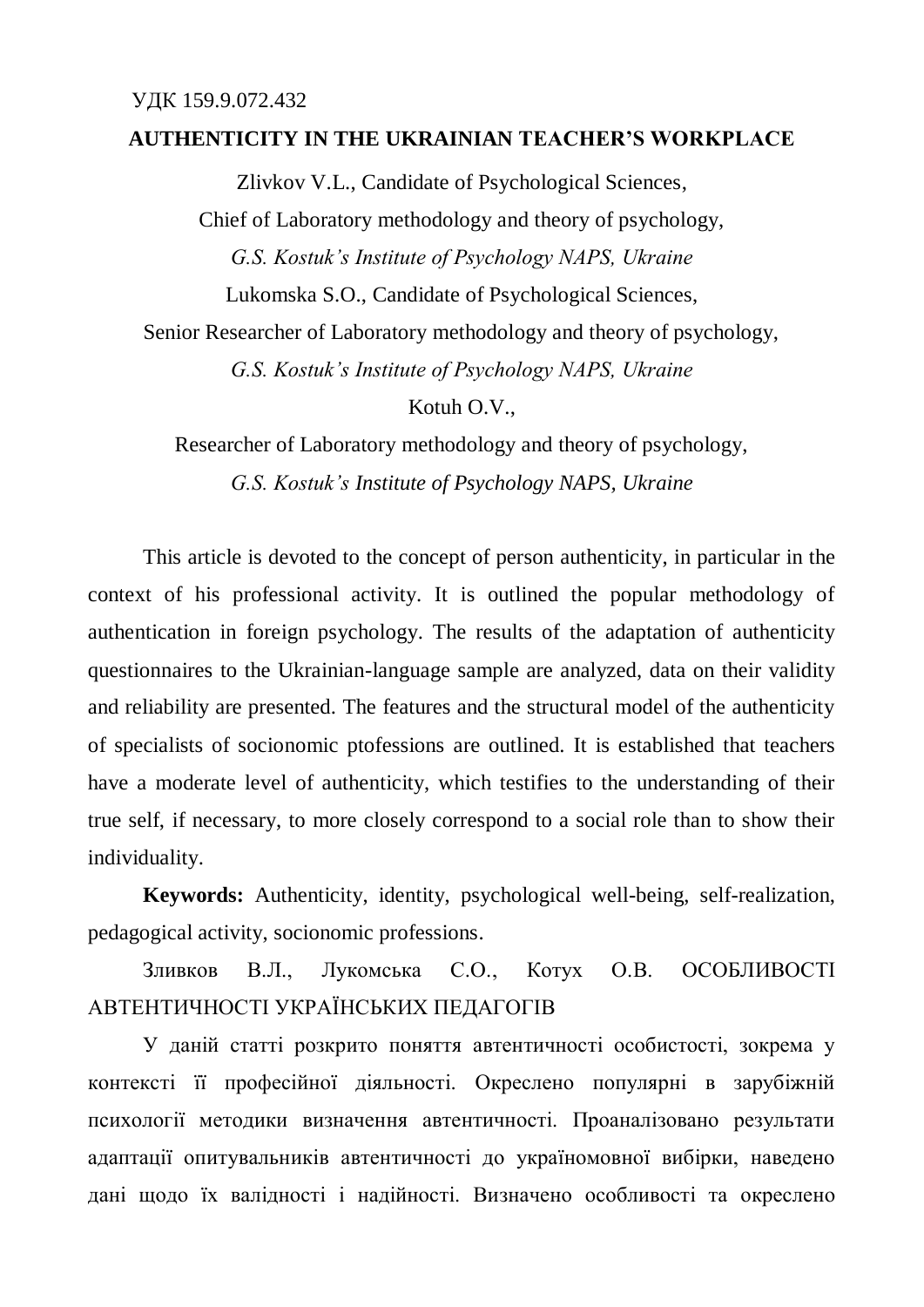структурну модель автентичності фахівців соціономічних професій. Встановлено, що педагоги характеризуються помірним рівнем автентичності, що свідчить про розуміння свого справжнього «Я» при необхідності більше відповідати соціальній ролі, аніж виявляти свою індивідуальність.

**Ключові слова:** Автентичність, ідентичність, психологічне благополуччя, самореалізація, педагогічна діяльність, соціономічні професії.

**Introduction**. The new Ukrainian school is in its consolidation [phase.](http://context.reverso.net/перевод/английский-русский/phase) Modern reforms are intended to optimize teachers and students interaction, [therefore](http://context.reverso.net/перевод/английский-русский/therefore) the problem of the teacher's authenticity development [becomes relevant.](http://context.reverso.net/перевод/английский-русский/becomes+relevant) Authenticity is an important quality of the teachers who, along with identity, forms the basis of their professional competence. However, in Ukraine there are no adapted diagnostic methods for personality authenticity study. In such circumstances, adaptation to the Ukrainian sample of Authenticity Scale (Wood & Linley, 2007) and Authenticity Inventory (Kernis & Goldman, 2005) is very relevant.

**Analysis of literature data and problem definition.** The term "authenticity" became widespread in psychology in the second half of the twentieth century in connection with the development of humanistic and transpersonal psychology. By this period he was not actually used to be replaced by the terms "self", "identity of the individual", "I", "identification", "identity" and studied in the context of the problems of personality self-consciousness. According to Freud a person becomes a social subject through identification (the earliest manifestation of an emotional connection with another person, imitation and likeness to his parents). Authenticity is [correlated](http://context.reverso.net/перевод/английский-русский/correlated) with the archetype of the Shadow, as well as with the notion of personalization. Personalization is the process of person's evolution and, consequently, the personality's shadows, which is at the same time the process of involution of its image. The need for personalization is the need to be someone, to be a person; at the same time, as a result of the process of personalization, a person becomes: more closed, more separated from other people; less capable of empathy, empathy in relationships with other people; less prone to self-expression, revealing others to their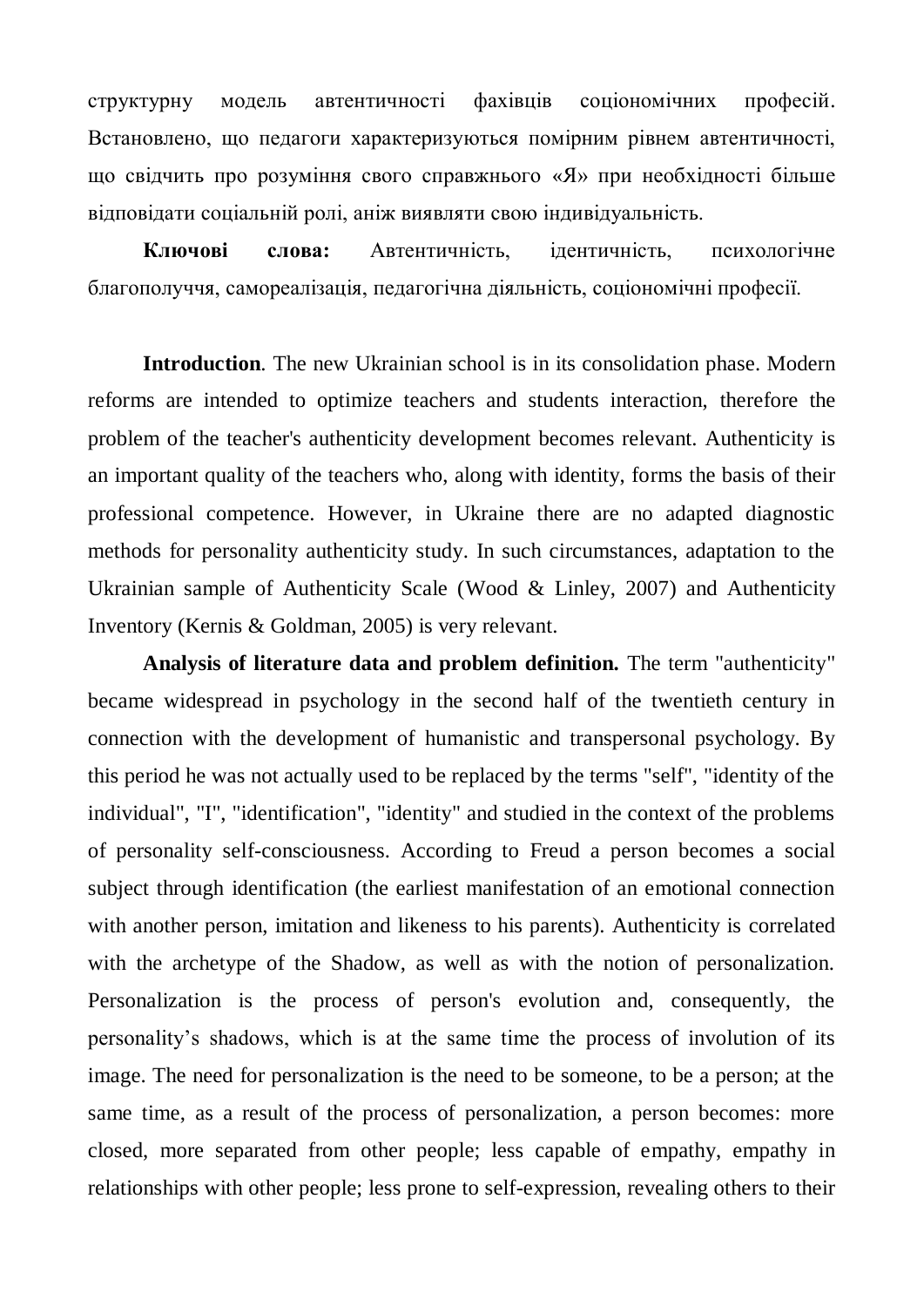own psychological problems, less congruent. Unlike personalization, personification does not manifest itself [in an effort to](http://context.reverso.net/перевод/английский-русский/in+an+effort+to) be a person, but to try to [be yourself.](http://context.reverso.net/перевод/английский-русский/be+yourself) The process of personification is characterized by the refusal of the individual from the "masks," increasing the integrity of the individual, increasing the level of congruence and empathy, increasing the overall authenticity. Hence, the "personification syndrome" forms: positive insignificance, empathy and congruence. [In Bugental's](http://context.reverso.net/перевод/английский-русский/in+theory) [theory](http://context.reverso.net/перевод/английский-русский/in+theory) the notion of "subjectivity", under which, in essence, is understood the inner human nature [7].

The introduction of the term "identity" into social analysis and its [widespread](http://context.reverso.net/перевод/английский-русский/is+widespread) in social sciences occurred in the United States in the 1960s. The [term](http://context.reverso.net/перевод/английский-русский/referred+term) of identification was [drawn](http://context.reverso.net/перевод/английский-русский/terms+drawn) from the original, specific psychoanalytic context and correlated with the ethnic belonging, where tolerance, in particular ethnic, is seen as a manifestation of the formed positive identity (the condition of which is the social interdependence), and with theories of sociological role and group standard [3]. The group to which the individual belongs directly or indirectly forces him to [follow](http://context.reverso.net/перевод/английский-русский/follow) such a style of behavior that considered to be characteristic of group members and to avoid the non-peculiar group [behavioural](http://context.reverso.net/перевод/английский-русский/behavioural) styles. R. A. Sherman considered identity in the context of interpersonal competencies, which primarily relate to the ability of an individual to perform various social roles [6].

According to Е.Erikson, Ego-identity is formed in parallel with the group identity and creates the subject of the sense of stability and continuity of his self, despite the changes that occur with the person in the process of its growth and development. According to his definition of a sense of identity, there are three signs. Sense of internal identity and time integration: past actions and expectations of the future experienced as being related to the present. Sense of internal identity and integration in space: a person perceives himself everywhere and always as an integrity, and considers all his actions not as casual but as internally conditioned. Identity experienced among others that are socially significant, relationships and roles help to maintain and develop a sense of integrated personality in time.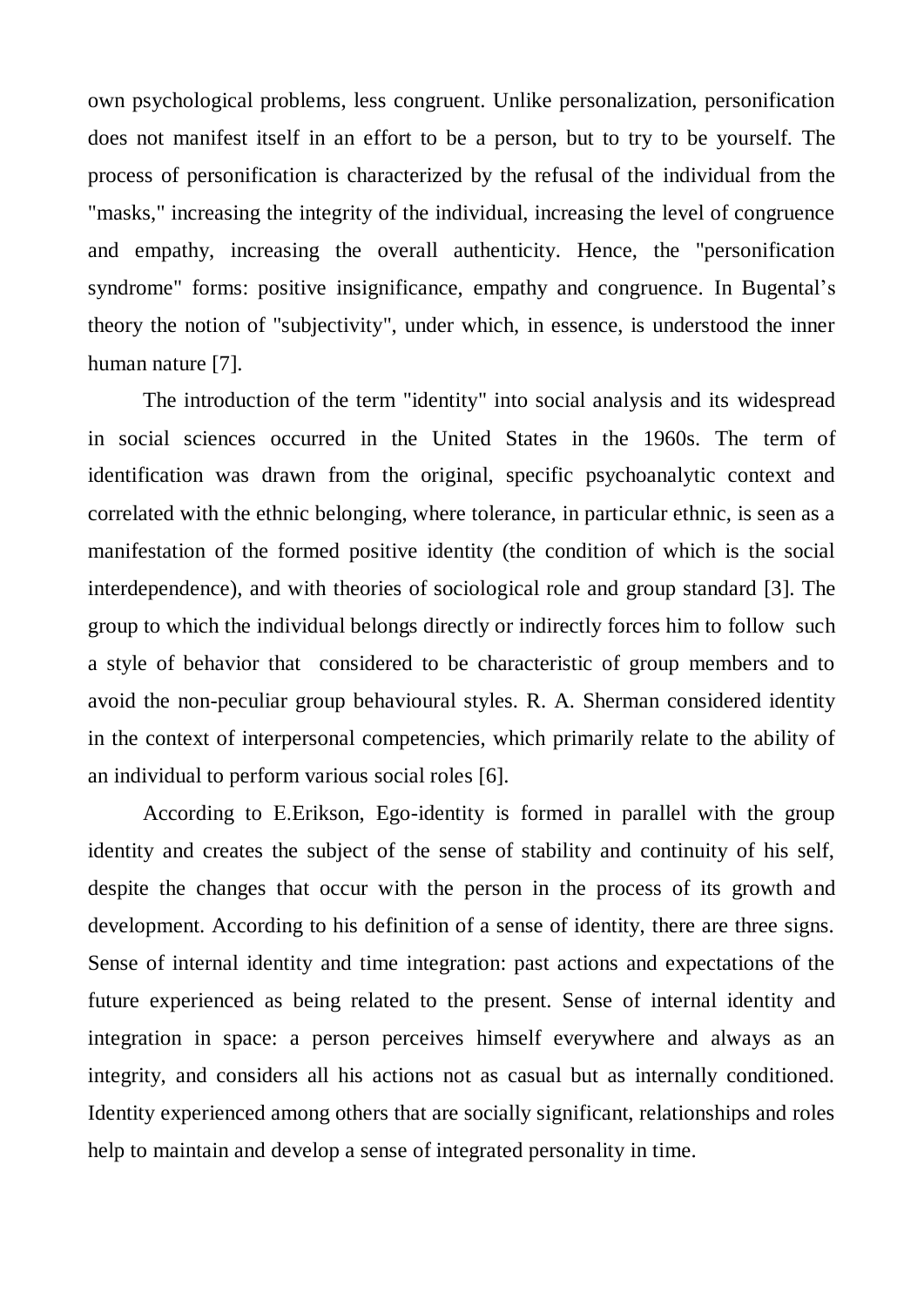Discursive psychologists believe that identity and authenticity are formed in social interactions, constructed from cultural narratives (stories reflecting the sequential course of events) and discourses (using language in situations, everyday texts and speech) that "put" people in different social categories.

Humanistic psychologists considered authenticity and identity as the abilities of communication to refuse different social roles, which allows true, peculiar only to this person's thoughts, feelings, emotions and behavior. Authenticity emerged as the self-concept and external experience became congruent. [Similar](http://context.reverso.net/перевод/английский-русский/similar) understanding of authenticity is in gestalt therapy, where it's defined as the correspondence of person to himself [10].

Authenticity is a variant of moral identity that is determined either by sociocultural norms, or a source of self-realization. We pay special attention to the notion of personal authenticity, emphasizing that it is manifested predominantly in problem situations, when it is necessary to make own choices, focusing on human's own priorities and values [2]. It is not necessary to idealize the authentic existence: the presence of "masks" in communication allows maintaining interpersonal relationships with significant internal resource savings.

Despite the numerous studies of authenticity, there was no clearly defined functional link between authenticity and personal identity, under such conditions a detailed study of various aspects of their use.

The humanistic model of authenticity, proposed by G. Barrett-Lennard considers authenticity as a sequence between three levels: the primary human experience, a symbolic understanding of this experience and behavior, directed from the outside and communications. [At the interface between](http://context.reverso.net/перевод/английский-русский/at+the+interface+between) these three levels, the main elements of authenticity [are defined:](http://context.reverso.net/перевод/английский-русский/are+defined) self-alienation (discrepancy between cognitive understanding and the actual experience of the individual); authentic life (a correspondence between the conscious perception of their own characteristics and emotional reactions of the individual), the tendency to external influences (acceptance of representations of others and the adoption of external influence) [9].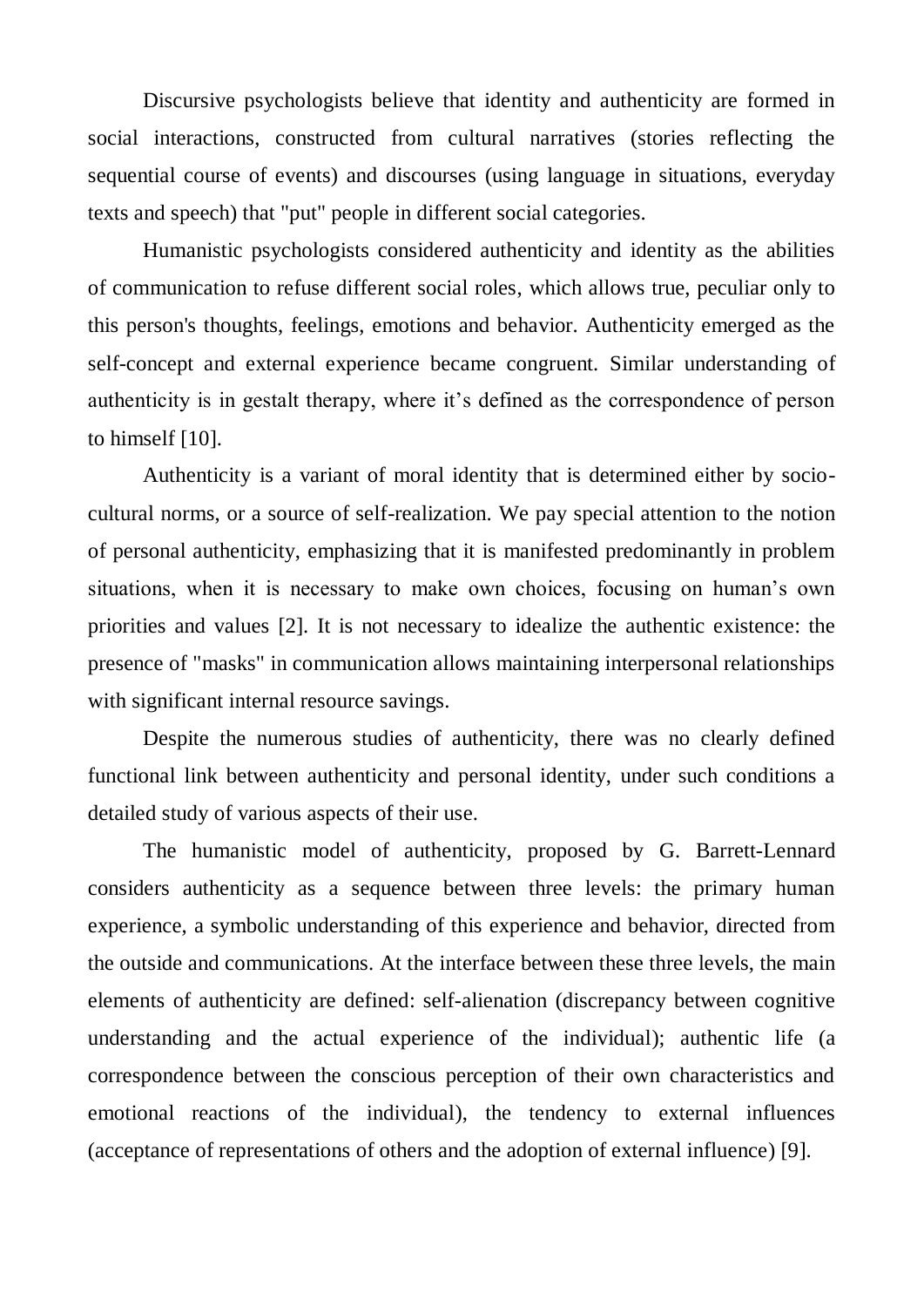For a long time, authenticity or authentic personality was discussed in the psychological literature through the lack of authenticity or false behavior, which relates to the hiding of one's actual thoughts, making individuals say what others want to hear instead of what they truly think [4]. Today the concept is related to the thoughts, emotions, needs, desires, preferences, and beliefs about themselves, which results in actions consistent with these experiences. Nowadays the most famous in foreign psychology is the concept of the authenticity of Kernis & Goldman (2005); Wood & Linley (2007), based on the theory of social construct of reality (Sheldon & Kasser, 2008), the model of authentic relations Lopez & Rice (2006), the Harter's (2004) integrative model of the authenticity.

Dispositional authenticity is associated with positive intra- and interpersonal outcomes. Authenticity is a dispositional [trait](http://context.reverso.net/перевод/английский-русский/trait)  $[7]$  – the person's tendency to think, feel and act in a certain way in different situations and considered a [precondition](http://context.reverso.net/перевод/английский-русский/precondition) for psychological well-being. Authenticity as an indicator of "strength" of character is analyzed primarily in the context of positive psychology. C.Peterson and M. Seligman among the 24 strong personality traits identified authenticity in its close connection with integrity, and courage. The strength of the authentic person is manifested primarily in its ability to remain itself in achieving even the most complex goals despite the strong opposition to external circumstances [5]. Authenticity was related to engaging in healthy relationship behaviors, which in turn predicted positive relationship outcomes and greater personal well-being [3]. Authenticity at work is characterized as the extent to which individuals feel and act coherently with themselves. In that sense, authenticity at work has revealed a positive association with wellbeing at work In that sense, authenticity at work has revealed a positive association with wellbeing at work.

The study of teacher identity developed greatly during the 1990s and, in a way, replaced other studies on teacher professionalism. Highlighting the interactions, emotions and cognitions in their everyday expression, these studies contributed to making visible the role of specific communities of professionals in valuing and improving professional action [8].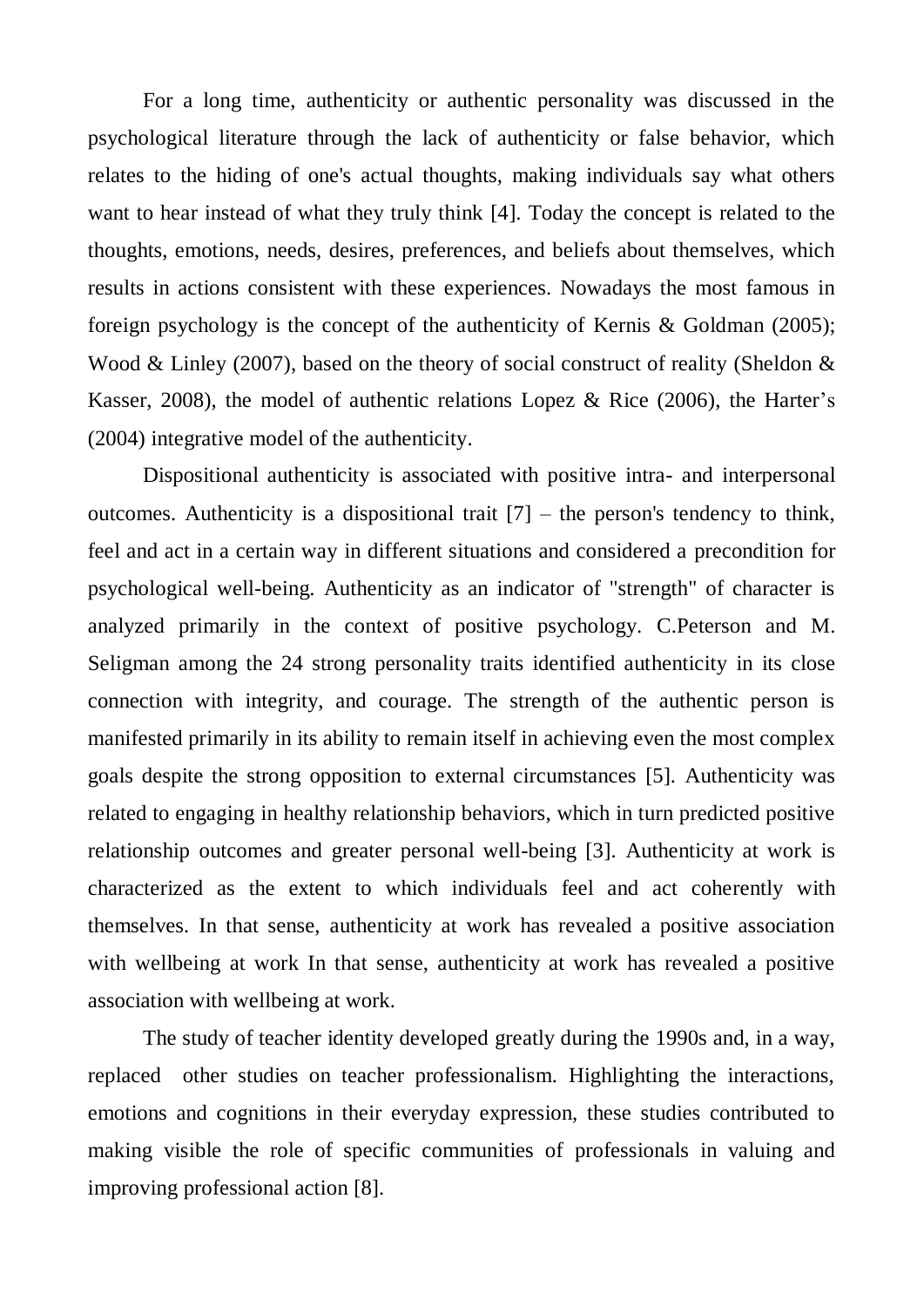Model of the teacher's identity (V.Zlyvkov, 2005) consists of five components: open unstable identity of a beginner teacher, the stable identity of a professional teacher, the closed unstable identity of a teacher with [extensive](http://context.reverso.net/перевод/английский-русский/extensive+experience)  [experience,](http://context.reverso.net/перевод/английский-русский/extensive+experience) the open stable identity of an innovator teacher, an open unstable identity.

Openness in the demand for an identity (openness to changing the request according to other people's circumstances and projects) and uncertainty of supply (agreeing to change it in terms of the projects and realities of others) are the main qualities of a dual transaction that contributes to 'real social change'. It allows the achievement of individual identity projects, alongside the construction of a new, shared identity (collective identity), during the negotiation process [1].

Teachers are perceived as authentic when they know what they are talking about and can translate subject matter to the students' knowledge level (expertise), authentic teachers are passionate about what they teach (passion), authentic teachers give students the feeling that each student and each class is different (uniqueness). Finally, authentic teachers aren't friends with their students but have an interest in them (distance).

**The purpose and objectives of research.** There is a need to analyze the problem of Ukrainian's teachers authenticity.

**Main material and research results**. Participants were 218 teachers (113 women and 105 men) with an average age of 39,5 years ( $SD = 2,4$ ). All participants live in Kyiv, Cherkasy, Poltava, Khmelnytsky, Kherson and Chernihiv regions of Ukraine. This *[research](http://context.reverso.net/перевод/английский-русский/research)* was conducted during 2016, the data were collected in writing, each respondent marked the answers on the form using the evaluation scales.

Adaptation techniques consisted of seven stages:

1) primary translation of questionnaires from English into Ukrainian and text examination by philologists;

2) reverse translation (from the Ukrainian language to English) and assessment the original translation correspondence;

3) adjusting allegations, discussing the final version of the questionnaire;

4) assessment of conformity of assertions with the method scales;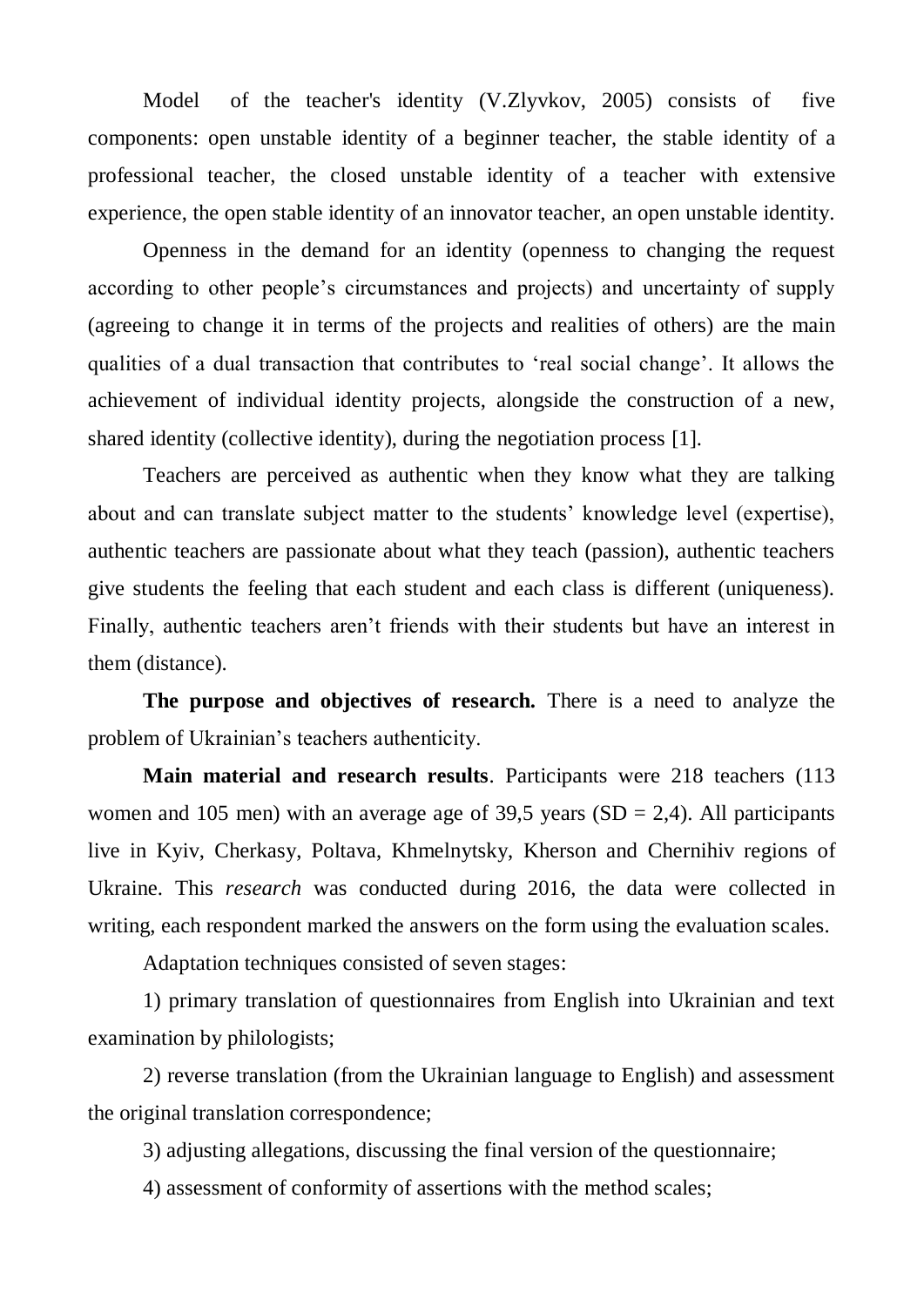5) [commissioning of research](http://context.reverso.net/перевод/английский-русский/The+commissioning+of+research) on a sample of higher educational institutions Ukrainian teachers;

6) processing the results and comparing them with foreign studies;

7) conducting of factor analysis, approval of the final version of the questionnaire.

## *Measures*

Authenticity. *The Authenticity Inventory* [3], The inventory is based on definition of authenticity (M.Kernis & B.Goldman, 2005) and is comprised of four subscales: awareness, unbiased processing, behavior, and relational orientation. The inventory is a 45 item self-report questionnaire with responses expressing agreement on a 1 (Strongly Disagree) to 5 (Strongly Agree) scale.

*The Authenticity Scale* [9]. The scale is a self-report questionnaire which is relatively short and designed for use in counseling psychology settings. Twelve questions are included in the questionnaire; four questions to assess each of the three components of authenticity with participants expressing agreement on a 1 (does not describe me at all) to 7 (describes me very well) scale. Questions from the Authenticity Scale (A.Wood, et al., 2008) include: Self-alienation, Authentic living, Accepting external influence.

Well-being*. The scales of psychological well-being (Ryff & Keyes, 1995 Russian adaptation T. Shevelenkova and P. Fesenko)*. Self-report scale designed to measure psychological well-being. The 84-item instrument consists of six subscales: Autonomy, Environmental mastery, Personal growth, Positive relationships with others, Purpose in life, and Self-acceptance. Each subscale consists of 14 items divided approximately equally between positive and negative items. Participants respond on a 6-point scale that ranges from "strongly disagree" (1) to "strongly disagree" (6). Certain items are reverse coded. Scores are summed and subscale scores are obtained. The total score is the sum of the 84 items. Higher scores indicate higher psychological well-being within the respective dimension.

In order to assess and verify the factor structure of the questionnaire еxploratory and confirmatory factor analysis (EFA, CFA) were used. For the analysis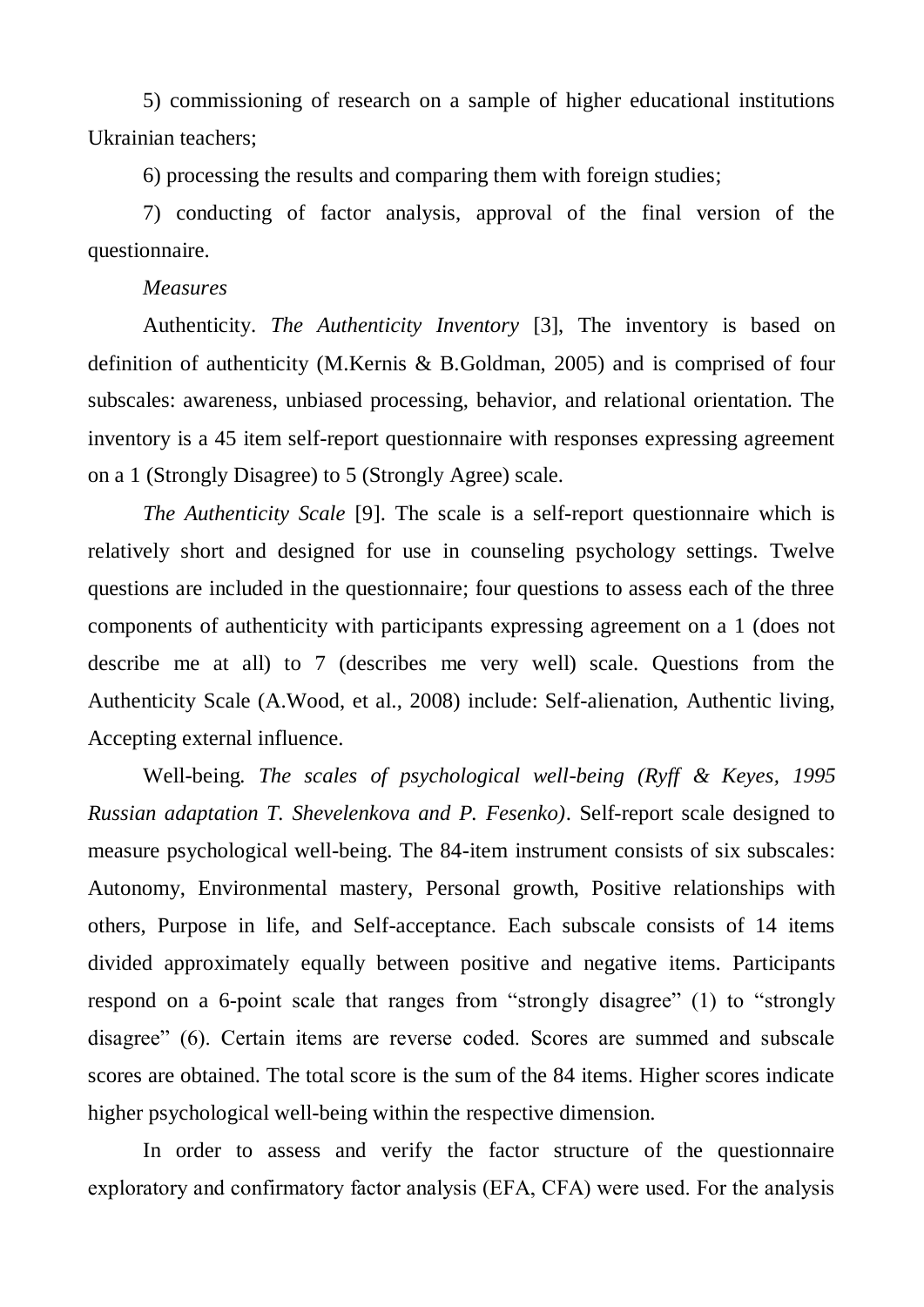of scales, descriptive statistics, frequency analysis, correlation relations analysis using the Spirman correlation coefficient rank were used. The reliability assessment is based on the determination of the internal consistency of the method, its parts and individual scales (coefficient alpha (α) Kronbach). Mathematical data processing was performed using SPSS V. 21.

**Results of research and their discussion**. The application Barlett's Test of sphericity for the Authenticity Scale (Wood, Linley) showed the possibility of using EFA:  $\gamma^2$  (66) = 28915,21, p <0,001, and according to the Kaiser-Meyer-Olkin Measure of Sampling Adequacy the sample size is adequate (0,86).



**Figure 1.** Exploitation factor analysis for the *Authenticity Scale (Wood & Linley, 2007)*

All points of the questionnaire are one factor - that is, it completely authenticates the concept of authenticity. The following three factors were obtained for three factors: 4.92, 1.62 and 1.51. Such results were detected in 77,10 % of all respondents. That is, in this method it is possible to allocate three subscales (as in the original version of the questionnaire). "Self-alienation" correlates with "Authentic living" (0,52) and "Accepting external influence" (0,54), "Accepting external influence" positively correlates with "Authentic living" (0.45).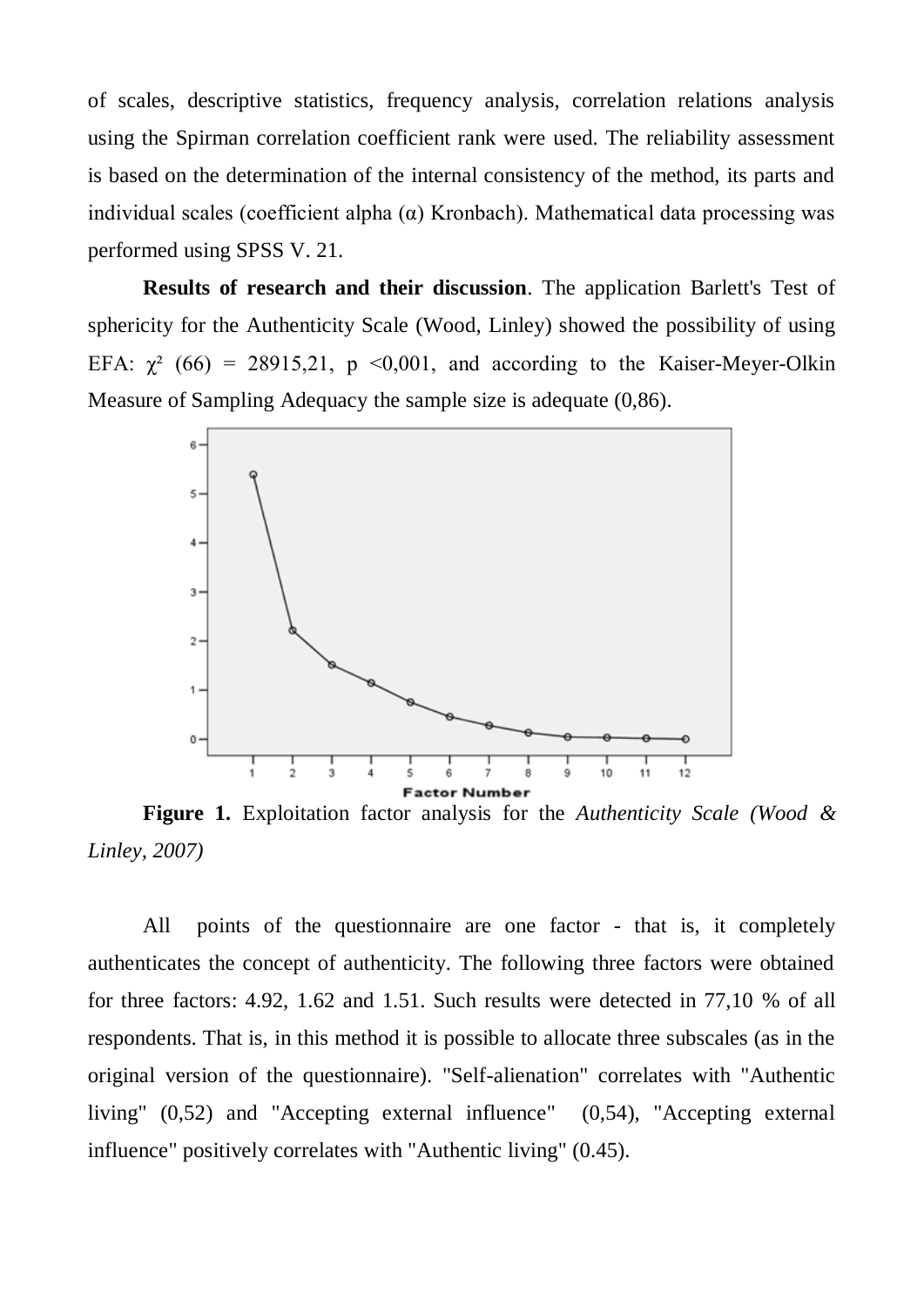The application Barlett's Test of sphericity for the Authentication Questionnaire (AI-3, Kernis & Goldman, 2005) has shown that the use of exploratory factor analysis (EFA):  $\chi^2$  (990) = 6814,10, p <0,001, and according to Kaiser-Meyer-Olkin Measure of Sampling Adequacy sample size is adequate (0.89). Unlike the Authenticity Scale (Wood & Linley, 2007), in this methodology factor analysis did not reveal a single factor, the number of selected factors varied from 11 to 3.

The most reliable were Self-alienation" ( $\alpha = 0.95$ ) and "Accepting external influence" ( $\alpha = 0.93$ ), and the high level of reliability ( $\alpha = 0.87$ ) was also found on the subscale "Authentic living". Consequently, according to the results of an examination of the reliability of the questionnaire of authenticity (Wood & Linley, 2007) in the Ukrainian translation, it has been established that this technique is a reliable tool for the study of authenticity, and the subscales of the questionnaire are consistent with each other.



**Figure 2.** Exploitation factor analysis for the *Authenticity Inventory* (Kernis & Goldman, 2005)

Using the three-component model of authenticity (similar to the Wood  $\&$ Linley questionnaire), the three factors have a dispersion of 29.60%, 33.42%, and 34.67%, respectively, with each subscale consisting of a variety of allegations - from 6 to 17. When applying the three-factor model, the first and second factors consist mainly of assertions concerning self-awareness and behavior, and the third factor is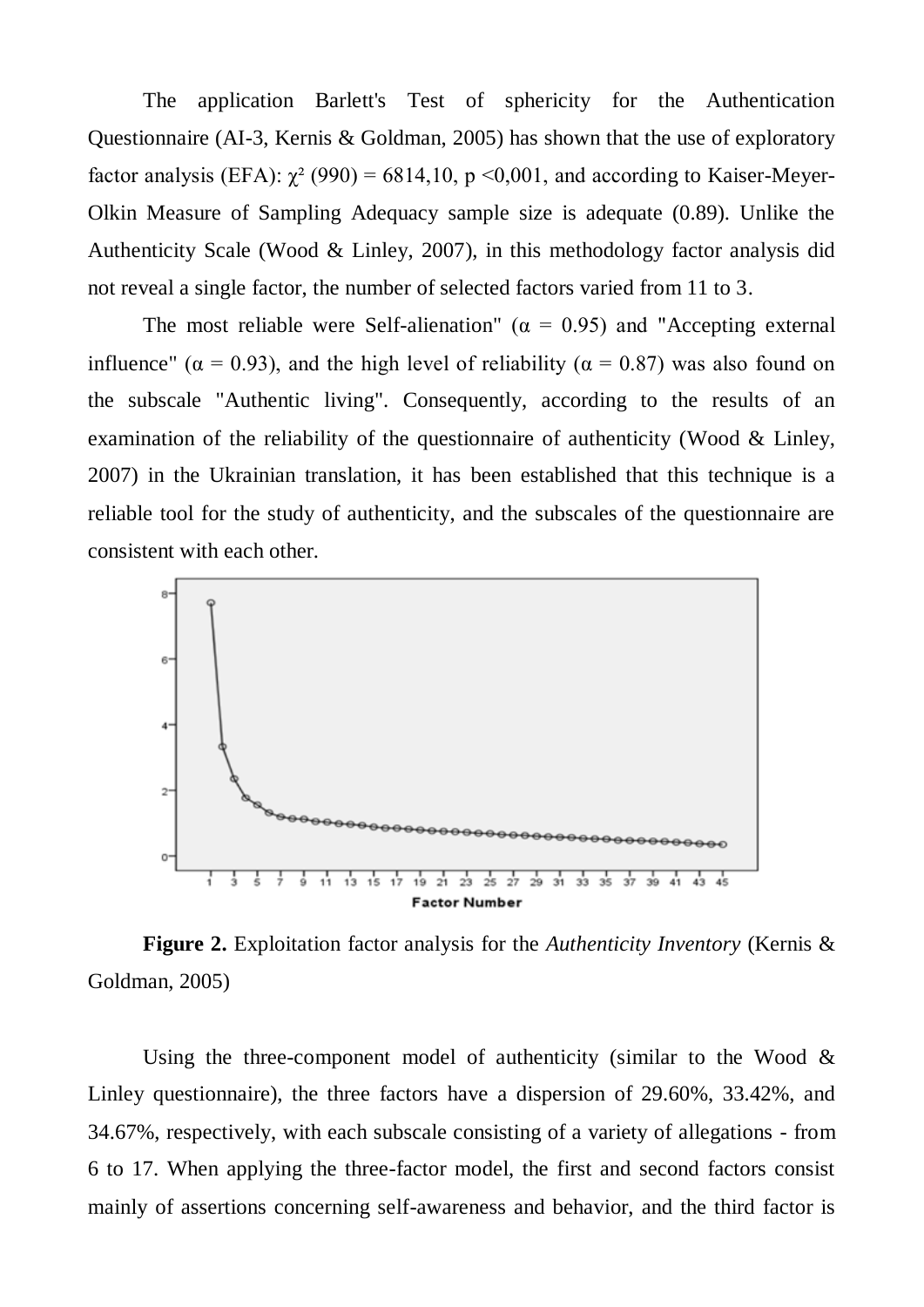the objective perception of the surrounding reality. When applying the four-factor model, the first factor relates above all to the sphere of relations, the second factor mainly behavioral aspects, the third factor - self-awareness and the fourth - an objective assessment of the surrounding reality.

According to the results of the reliability test of the AI-3 questionnaire (Kernis & Goldman, 2005) in the Ukrainian translation, it has been established that this methodology is a reliable tool for the study of authenticity, and the subscales of the questionnaire are consistent with each other. All Kronbach's alpha values are in the range of 0.84 and 0.93, which indicates the high reliability of the subscales of this questionnaire.

The results of correlation analysis of authentication questionnaires have shown the existence of significant positive relationships between these techniques, which proves their ability to apply in the comprehensive study of the authenticity of the individual.

Modern descriptions of authenticity or authentic functioning often depict a construct composed of many elements including autonomy, self-awareness, unbiased examination, social embeddedness and behavior congruent with values and beliefs. Being authentic means acting according to oneself in various activity contexts, which leads to the healthy development of individuals, groups, and institutions.

Teachers characterized by a relative balance of all aspects of psychological wellbeing, but above all a pronounced indicator of " Environmental mastery " (62,45). In addition, high rates on "positive relationships" (61.46), "personal growth" (55.57), " Purpose in life " (55.48), while low scores were found on the scale of "autonomy" (48.92).

**Conclusions.** It is concluded that teachers are characterized by an average level of authenticity, which testifies to the understanding of the teachers of their true self, but the impossibility of its best to show, due to certain requirements for professional pedagogical activities, the need to meet more social role than to show their individuality. Teachers are characterized by such a component of authenticity as "orientation on relationships", that is, openness and honesty in interaction with other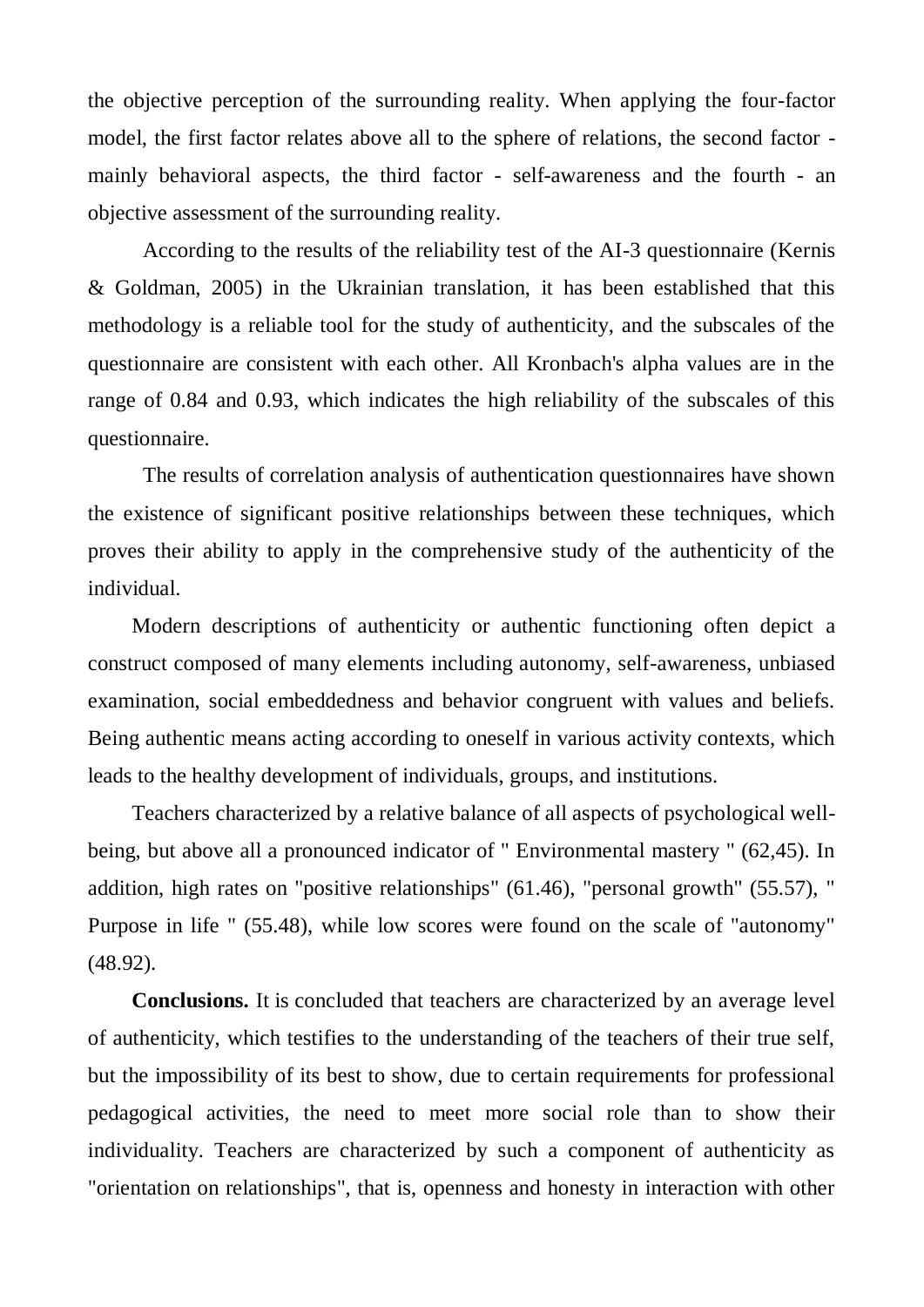people. As in the case of an authentic self-declaration, the behavioral component of authenticity by AI-3 methodology is significantly less represented by teachers, that is, the performance of professional duties, first of all it concerns teachers of secondary schools, hinders and often makes it impossible for teachers to behave according to their own values and ideals.

The most authentic were teachers aged 31 to 49, characterized by aspiration for personal growth, formed goals in life, high level of empathy, self-acceptance, meaningfulness of life and average and high level of self-efficacy, have enough experience to perform professional duties, enjoy from their work and have formed professionally important qualities.

To sum up, translated and adapted Ukrainian versions of the Authenticity Scale and the AI-3 questionnaire can be considered as reliable tools for studying various aspects of the personality's authenticity.

## **REFERENCES**

- 1. Fleeson W. The relevance of Big Five trait content in behavior to subjective authenticity: Do high levels of within-person behavioral variability undermine or enable authenticity achieve-ment? / W.Fleeson, J.Wilt // Journal of Personality. – 2010. – Vol. 78. – P. 1353–1382.
- 2. Jack D.C. The silencing the self scale: Schemas of Intimacy Associated With Depression in Women / D. C. Jack, D.Dill //Psychology of Women Quarterly.  $-1992. - Vol. 16. - P. 97-106.$
- 3. Kernis M.H. A multicomponent conceptualization of authenticity: Theory and research / M.H.Kernis, B.M. Goldman // Advances in Experimental Psychology. – 2006. – Vol. 38. – P. 283–356.
- 4. Lopez F. G. Preliminary development and validation of a measure of relationship authenticity / F. G. Lopez, K. G. Rice // Journal of Counseling Psychology. – 2006. – Vol. 53(3). – P. 362–371.
- 5. Peterson C. Strength of character and post-traumatic growth / C.Peterson, N.Park, N.Pole, W.D'Andrea , M.Seligman // Journal of Traumatic Stress . – 2008. – Vol. 21(2). – P. 214–217.